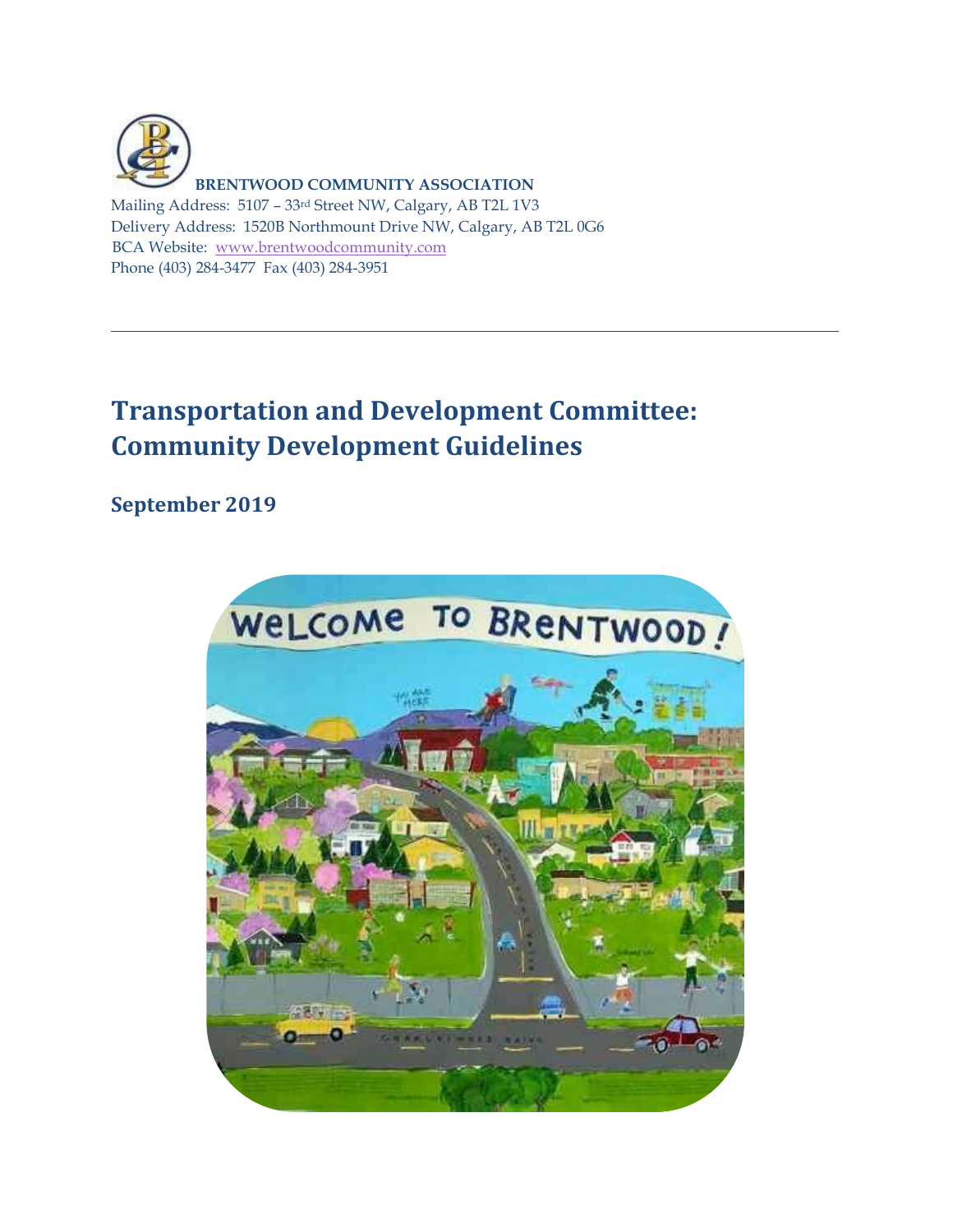# Community Development Guidelines

## **Contents**

| 3 <sub>1</sub> |  |  |
|----------------|--|--|
|                |  |  |
|                |  |  |
|                |  |  |
|                |  |  |
|                |  |  |
|                |  |  |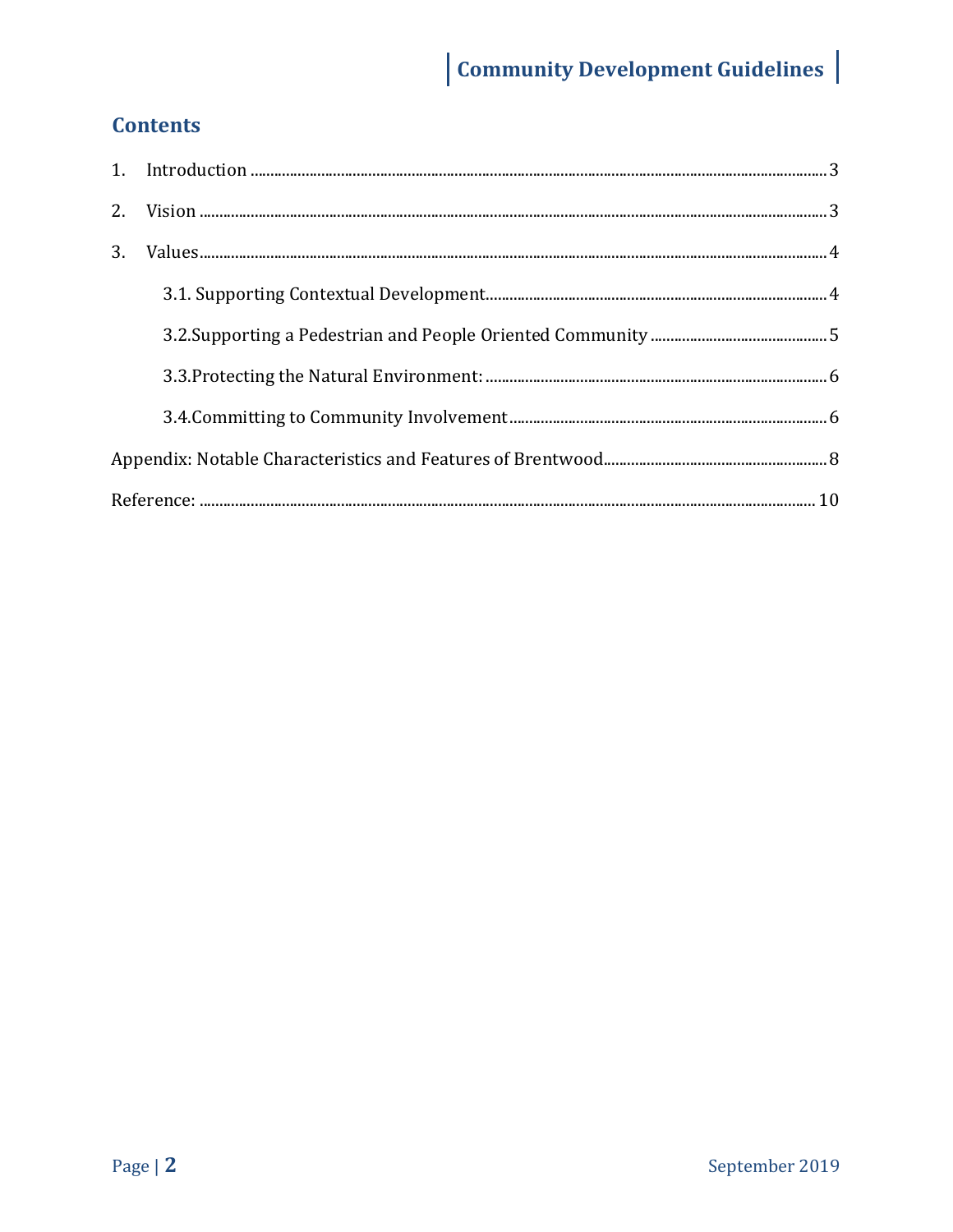## <span id="page-2-0"></span>**1. Introduction**

Brentwood is undergoing significant changes, in part as aging buildings or areas are redeveloped, and also as a result of the City of Calgary's densification strategy. The *City of Calgary Municipal Development Plan (2009)* includes the goal to "direct future growth of the city in a way that fosters more compact efficient use of land, creates complete communities, allows for greater mobility choices and enhances vitality and character in local neighbourhoods".

One strategy that the City of Calgary uses to work towards this goal is Transit Oriented Development (TOD), which promotes high density mixed use development within walking distance of a public transit stations. The City of Calgary (2019c) defines TOD as "a walkable, mixed-use form of area development typically focused within a 600m radius of a primary transit station – a Light Rail Transit (LRT) station... Higher density development is concentrated near the station to make transit convenient for more people and encourage ridership."

The *Brentwood Station Area Redevelopment Plan (2009)*, which involved consultation with the Brentwood Community Association, governs development inside the TOD. The Brentwood Community Association and the Transportation and Development Committee (DTC) developed these guidelines to govern development outside the

*"Although much within the existing low residential neighbourhood will remain the same over time, redevelopment in the Brentwood station area will undoubtedly have an impact on surrounding communities. This change should be sensitive to existing communities, providing for transition of scale, form and character, while creating opportunities to enhance connectivity and public realm offered to the community."*

*Brentwood Station Area Redevelopment Plan (2009)*

TOD due to the impact of the TOD and other redevelopments on the surrounding community.

In preparing these guidelines the Brentwood Community Association and the DTC sought to consult residents. The BCA hosted open houses, posted the guidelines on th[e Brentwood](http://brentwoodcommunity.com/)  [Community Association](http://brentwoodcommunity.com/) website, and provided copies to interested residents. The guidelines are considered to be "living" and the committee welcomes comments and suggested revisions. The guidelines are used to uphold the vision and values of the community when reviewing Development Permit applications.

## <span id="page-2-1"></span>**2. Vision**

Brentwood is a diverse, sustainable, inclusive, people-oriented community, promoting a high quality of life with respect for one's neighbours and the natural environment.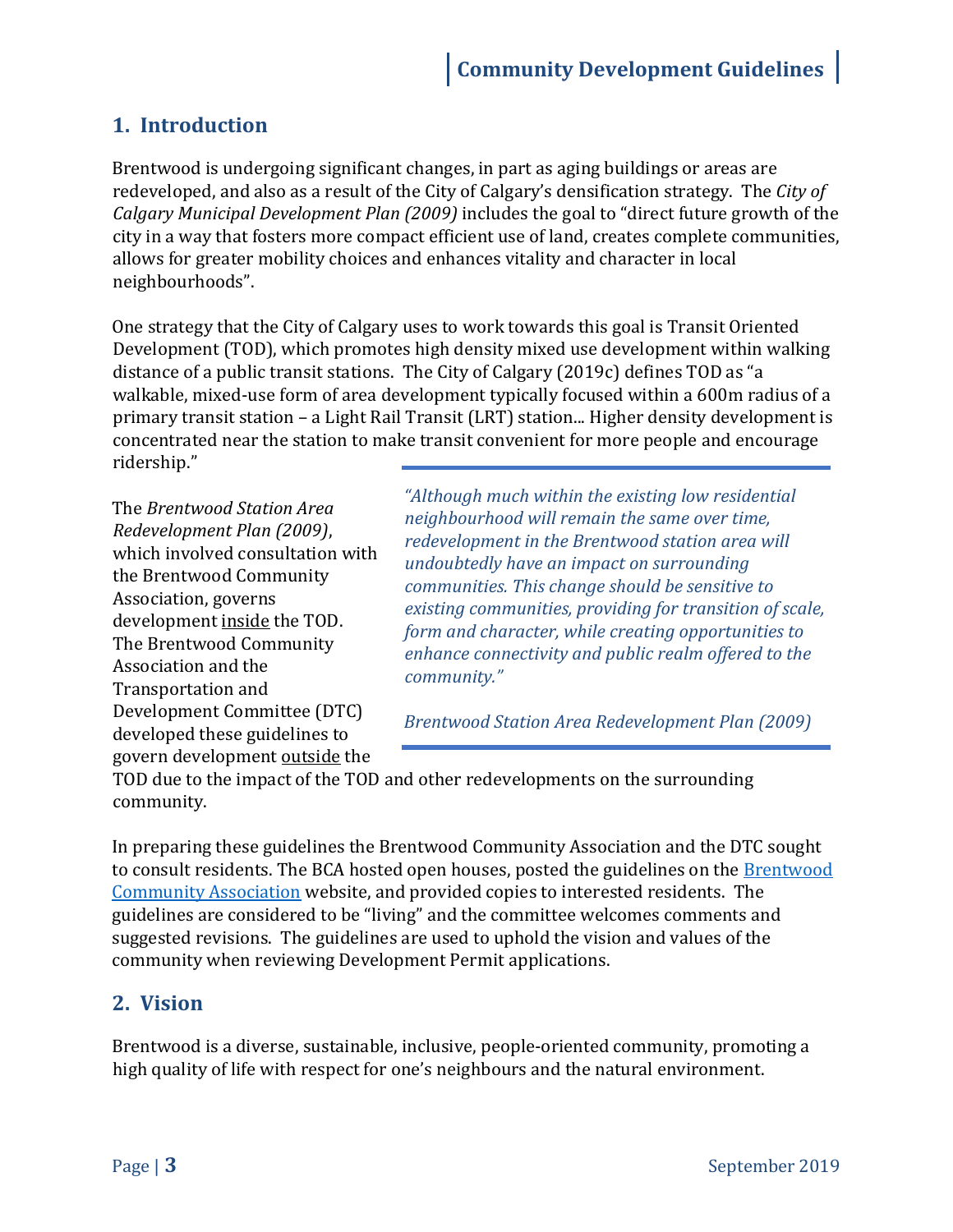## <span id="page-3-0"></span>**3. Values**

#### <span id="page-3-1"></span>**3.1. Supporting Contextual Development**

The Brentwood Community Association and the committee recognize that property owners have the right to develop their property in a manner that is consistent with City of Calgary bylaws and standards. However, it advocates that development consider adjacent homes and the streetscape on that block. Strong consideration will be given to adjacent homes and the streetscape when reviewing Development Permit applications.

#### **Design Principles:**

- Land use policies provide for a variety of housing types within Brentwood. For Residential Single Detached (R-C1) areas, the policy allows the existing character of single family detached housing to remain unchanged.
- The Brentwood Station Area Redevelopment Plan (ARP) allows for areas with higher density within the radius of the designated TOD area. Within the area of the ARP, proposed developments requiring relaxations of the statutory guidelines of the ARP (such as height or main street concepts) will not be supported.
- New development should be scaled to lower density except along major transportation corridors. In the (re)development of those areas, maximum building heights should be sensitive to adjacent buildings and a respectful transition in heights must be maintained.
- While the City of Calgary has approved secondary suites, including Backyard Suites as a Discretionary DP for the city as a whole, the Brentwood Community Association and the DTC continue to review proposals to ensure that they are consistent with the bylaws and standards, as well as take affected neighbours' comments into consideration.
- Infills and new home construction should be sensitive to building mass and height of adjacent homes and should maintain current setback standards. Extensive relaxations will not be supported because of the potential negative effects on adjacent properties. Infills and new home construction should follow contextual guidelines even if it means they avoid being built to maximum bylaw standards because it would not maintain the character of the streetscape of the entire block.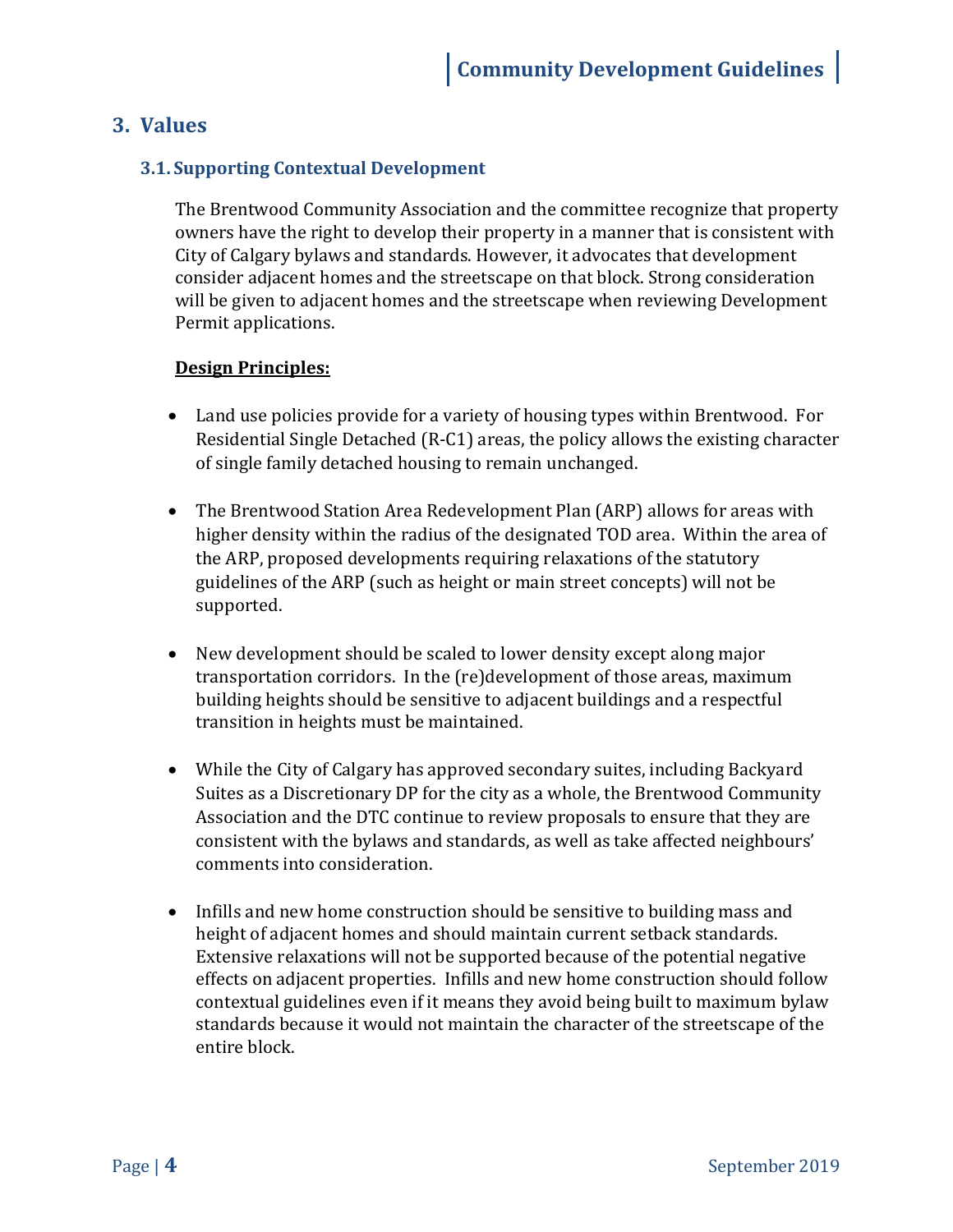- Most homes in Brentwood have back alleys and garages accessed through the alley. Any developments or redevelopments should follow that model.
- Front garages are discouraged other than where they already exist. In cases where an existing home has a front driveway, no new curb cuts should be made. For example, if there is a single width driveway leading to the back, a new redevelopment should not include a double front driveway.
- Window and deck placement in new homes or in updates to existing homes should respect privacy of neighbours. Backyard secondary suites must have window and deck placement that complies with the City of Calgary Backyard Suite Guidelines.

#### <span id="page-4-0"></span>**3.2. Supporting a Pedestrian and People Oriented Community**

The Brentwood Community Association and the committee support the maintenance of a cycle, pedestrian, and transit friendly community.

Brentwood has ease of access to public transportation with networks focused around the Brentwood LRT station connecting the community to the Central Business District (i.e., downtown) and other city quadrants. Brentwood has a Community Transit Score of 70-89, which means that transit is convenient for most trips (City of Calgary, 2011). Bicycle lanes have been and, may continue to be, added throughout the community. Brentwood has a Community Walk Score of 50- 69, which means some amenities are within walking distance (City of Calgary, 2011).

#### **Design Principles**:

- Improve pedestrian access to services, in particular those associated with the Brentwood Transit Oriented Development.
- Minimize high vehicular traffic volume except on main transportation routes and minimize the impact of "cut-through" traffic on smaller residential streets.
- Lower allowable speeds and install traffic calming measures such as speed bumps, raised medians, traffic circles and curb extensions on selective secondary streets, except on main transportation routes.
- Support residents who seek parking restrictions or permits on their streets because of spillover parking. Residents must petition others on their street as per the City of Calgary requirements should they wish to apply for parking restrictions.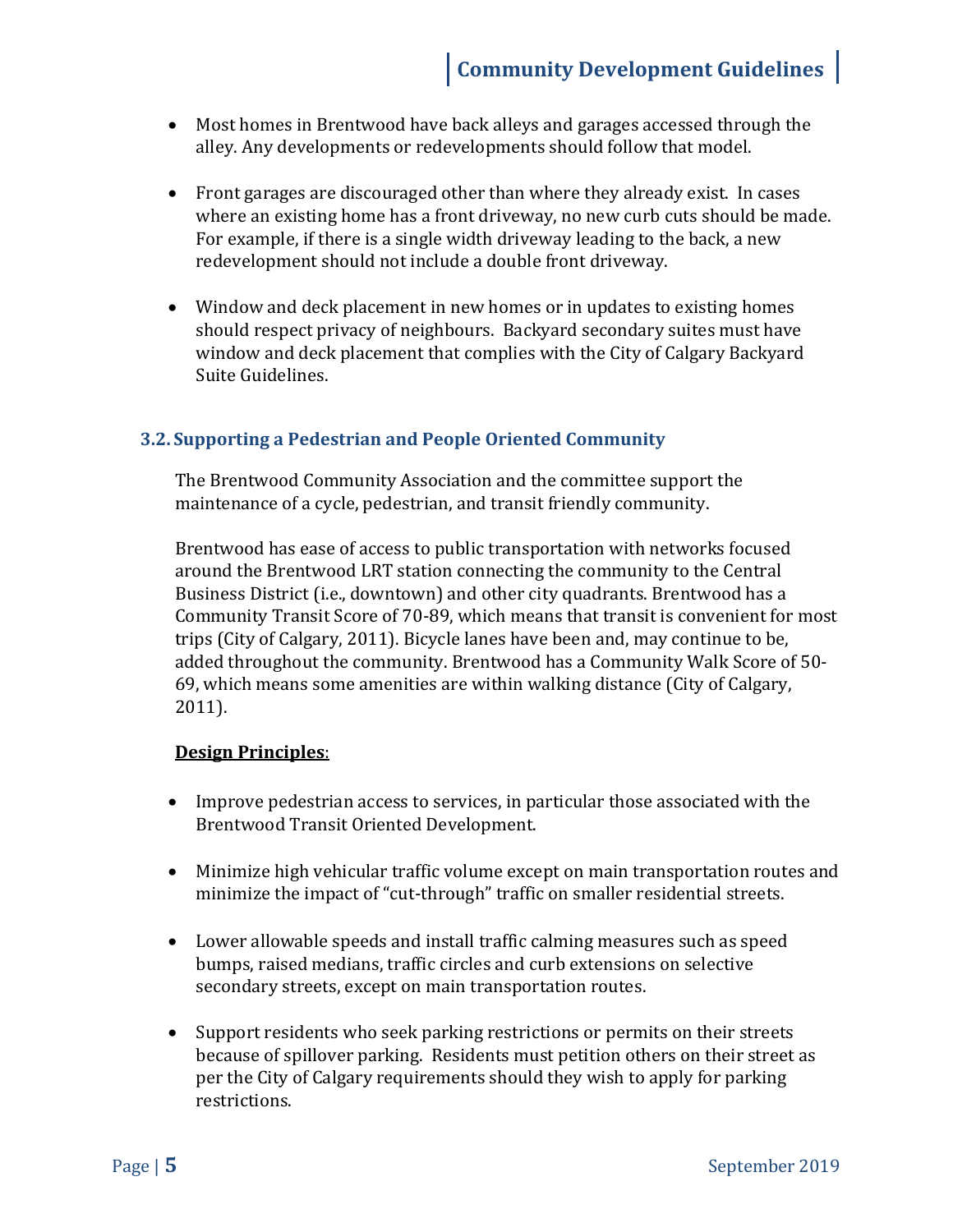- Support public transit networks oriented toward the Brentwood LRT Station.
- Maintain the quality of recreational facilities to meet the needs of all age groups.

#### <span id="page-5-0"></span>**3.3. Protecting the Natural Environment**

Brentwood is now characterized as a heavily treed community, with mature deciduous and fir trees, and has many greenspaces and parks. Brentwood residents take pride in this. The Brentwood Community Association and the DTC are determined to preserve the natural environment, including green spaces, matures trees and vegetation and parks, in the face of new development.

#### **Design Principles**:

- New developments should "attempt to preserve existing mature trees on a site by designing around them" (City of Calgary, 2010).
- "Any mature trees that are requested to be removed from the [development] should be replaced in value, in order to maintain and enhance the visual quality of the street" (City of Calgary, 2010).
- "Where mature trees to do not exist… the provision of trees… is encouraged" (City of Calgary, 2010).
- Recognize the role of trees and landscaping in aiding good property drainage, limiting surface flooding, and providing screening and privacy. Individual properties play a large role in maintaining landscaping that helps the community as a whole.

#### <span id="page-5-1"></span>**3.4. Committing to Community Involvement**

The Brentwood Community Association and the committee respects and encourages diversity of opinions on the nature of the community and encourages community involvement in decisions which impact the quality of life in the community.

#### **Design Principles**:

- Maintain a Transportation and Development Committee.
	- $\circ$  Residents are welcome to attend a meeting of the committee if they have concerns about community developments. The committee is also pleased to welcome new members. The committee normally meets the first Monday of each month, with the exception of July and August.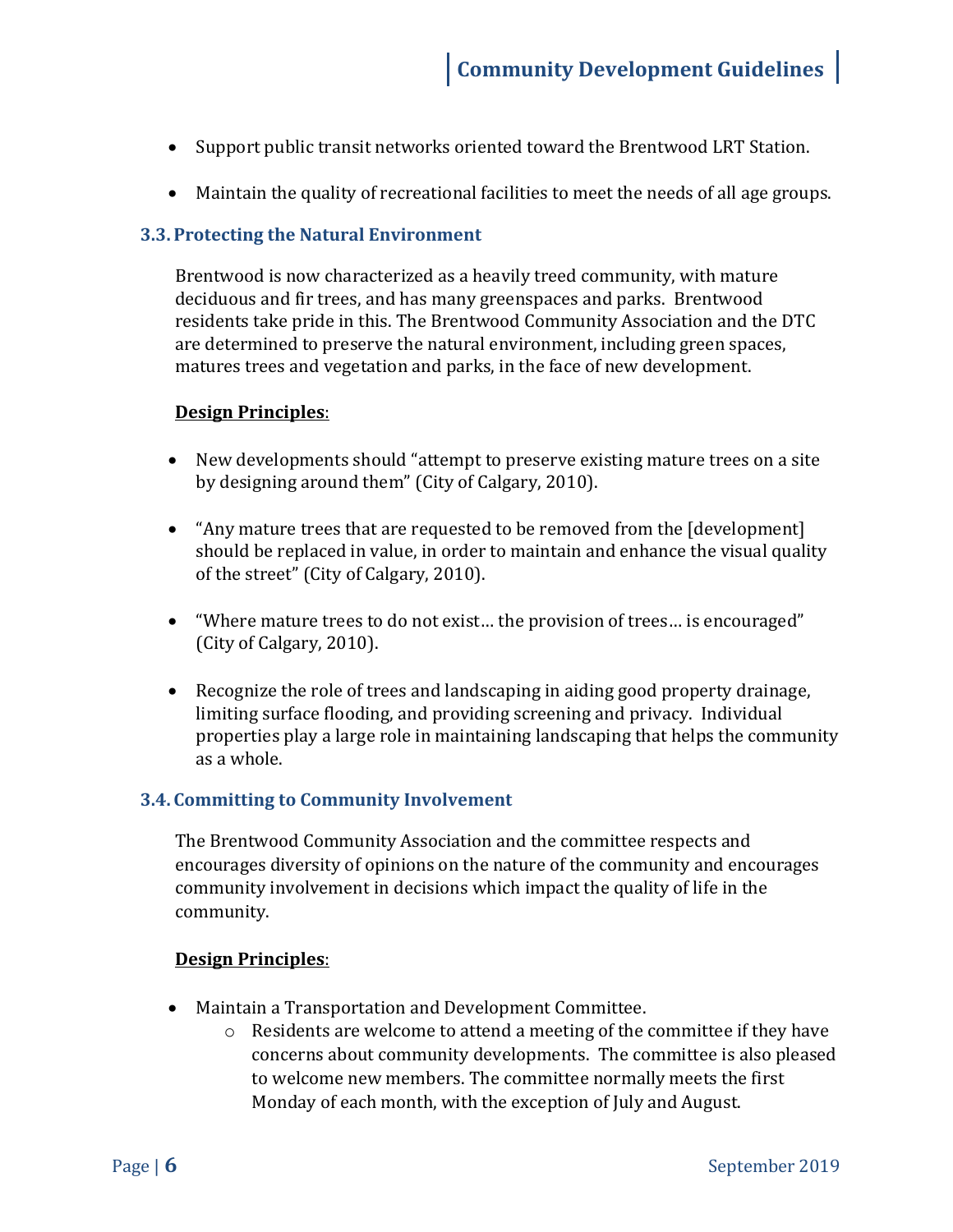- Post Development Permit applications for the community on the **Brentwood** [Community Association](http://brentwoodcommunity.com/) website.
	- o Residents are encouraged to consult the Development Permit applications.
- Wherever possible, consult with neighbours affected by applications through "Neighbour Notification" letters. Letters are typically provided to those in the immediate vicinity. Any comments received from neighbours will be taken into consideration in the response on applications.
- In the interest of promoting a strong sense of community and minimizing potential conflicts, the Brentwood Community Association and the committee encourage those proposing new developments to discuss these neighbours and the community, especially at the design stage where it is easier to address concerns.
- Homeowners are responsible for the actions of their developer/builder. Developers are expected to be sensitive to the impact of construction on neighbours.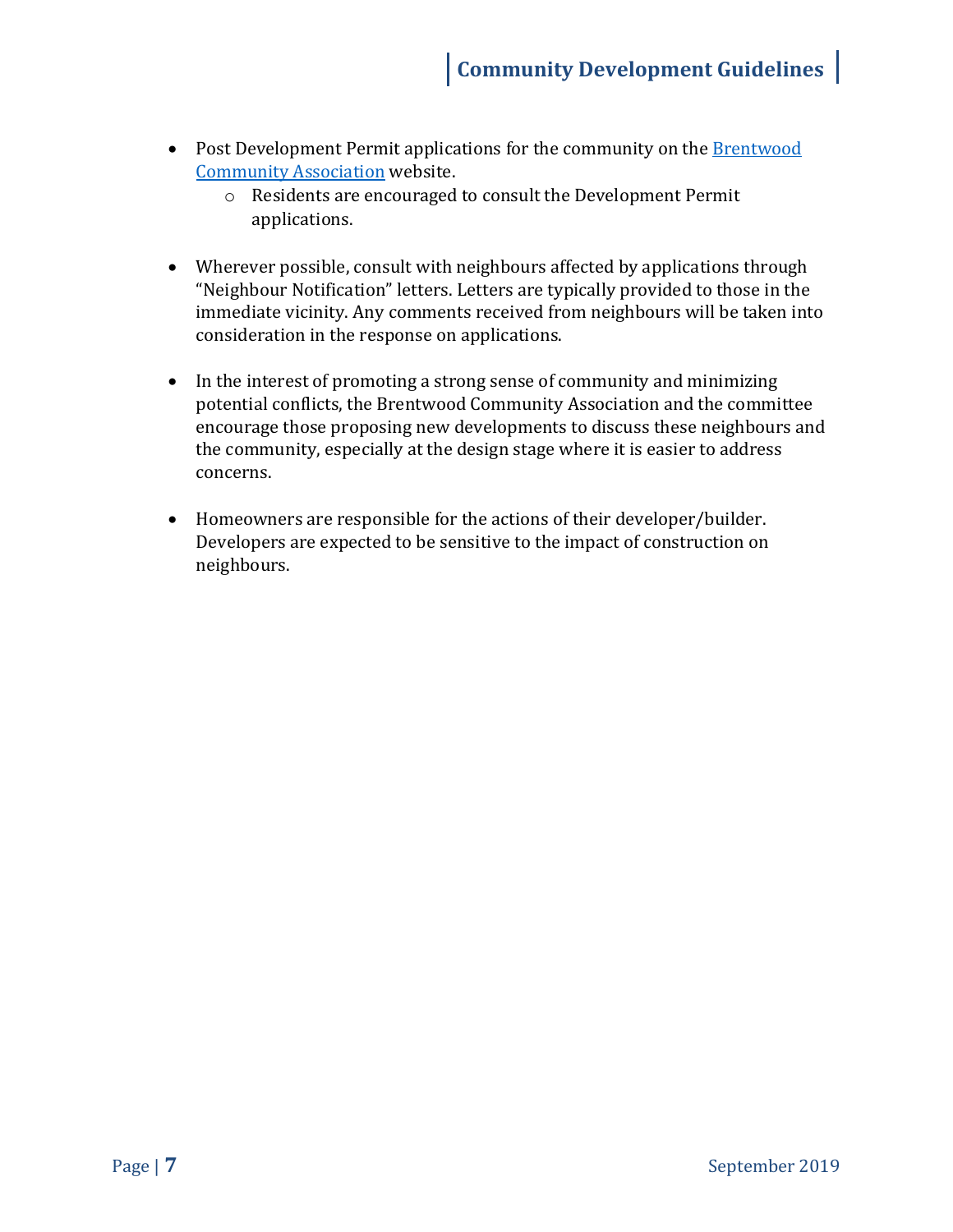## <span id="page-7-0"></span>**Appendix: Notable Characteristics and Features of Brentwood**

Established in 1960, Brentwood is a mature, well-established community located in Northwest Calgary. Comprised primarily of single family dwellings, the majority of which are owner occupied, the community is characterized by long-term residents who raised families in the community and have remained into their senior years.

The Brentwood community profile provides a detailed description of the demographic and household information of the community (City of Calgary, 2019a). The City of Calgary (2019b) projects that the Brentwood population will increase at a higher rate than the rest of the city with a 90% increase between 2014 and 2030. Most of this increase will be driven by new development - high density multi-family dwellings - along the main Crowchild transportation corridor.



Brentwood and its neighbour to the east, Charleswood are separated by Brisebois Drive and Charleswood Drive. The map shows that the north-west section of Charleswood extends far into Brentwood. Observations in this document on the nature of the Brentwood community may also apply to Charleswood community.

#### Green spaces and parks

Many crescents in Brentwood have green spaces in the centre. For example, Barron Park, Carragana Park, Capri Park, etc. These green spaces provide a tree canopy and there are ongoing efforts to retain the trees through the ReTree program.

Nose Hill Park, one of the largest municipal parks in Canada, abuts Brentwood. A pathway system and pedestrian bridge provide access to the park from the community. Smaller parks include Blakiston Park, Brenner Park with a Whispering Woods interpretive area, and others.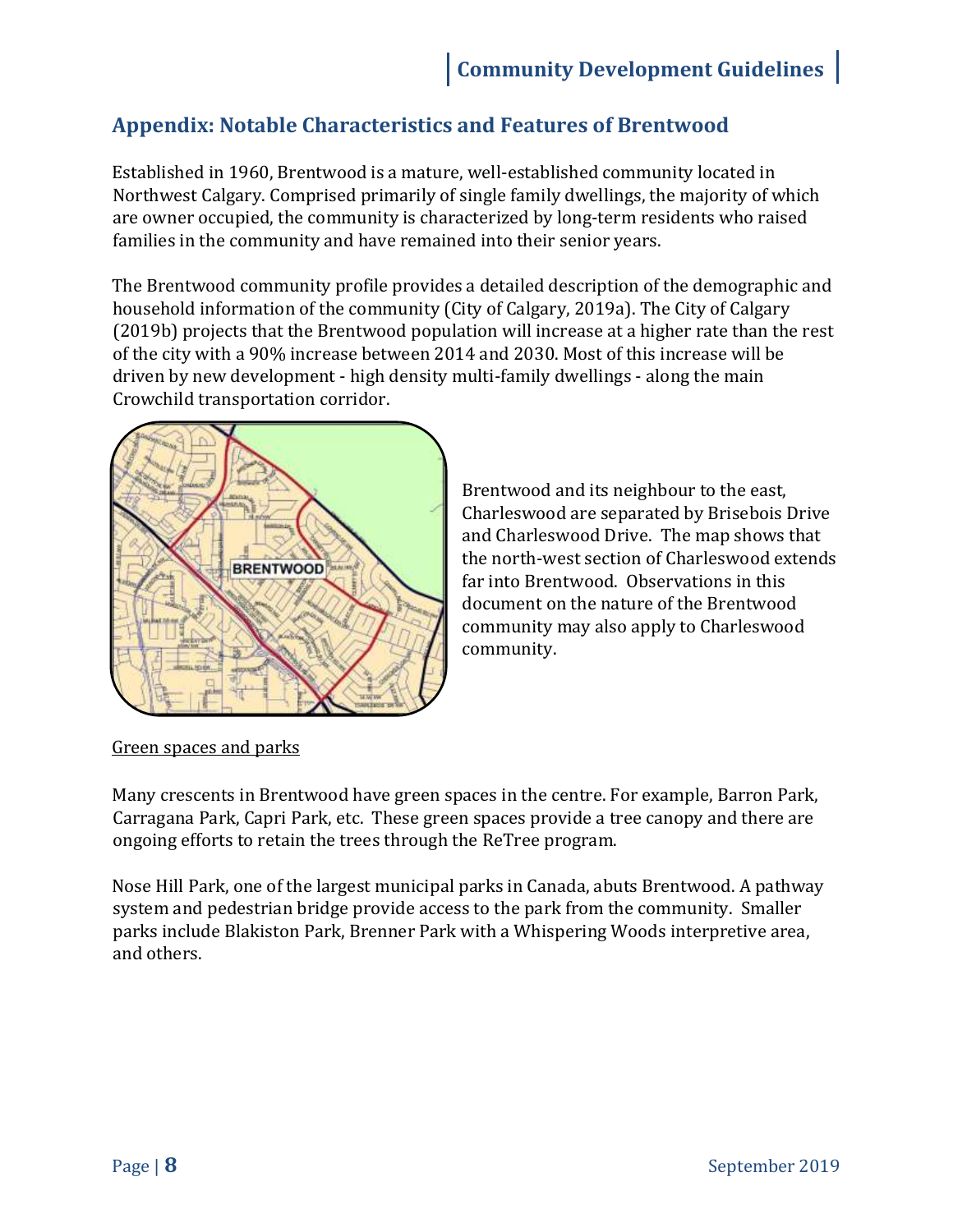### Facilities

Facilities include the Nose Hill Library, Sir Winston Churchill Aquatic and Fitness Center, the Brentwood Sportsplex (arena), tennis courts, baseball diamonds and soccer fields, as well as bike paths and bike lanes. In additon, Brentwood has a Community garden, football fields and and in the winter, an outdoor ice rink with lighting.

#### Schools

Brentwood features established, quality educational facilities. Preschool, primary, and secondary schools include Brentwood Elementary, St. Jean Brebeuf Junior High, Simon Fraser Junior High, Dr. E.W. Coffin Elementary, Captain John Palliser, Ecole St. Luke Elementary, and Sir Winston Churchill Senior High. These schools often have a large green spaces that add to the greenspace so visible in the community and are often enjoyed by community residents.

Brentwood features ease of access to post-secondary schools, including the University of Calgary, Alberta College of Art and Design (ACAD) and the Southern Alberta Institute for Technology (SAIT).

#### Services

Area residents are well served by medical and dental offices, commercial and banking facilities, retail shopping malls, community religious institutions, grocery stores, restaurants. The ready availability of commercial and social services enhances the ability of residents to rely less on automobile use.